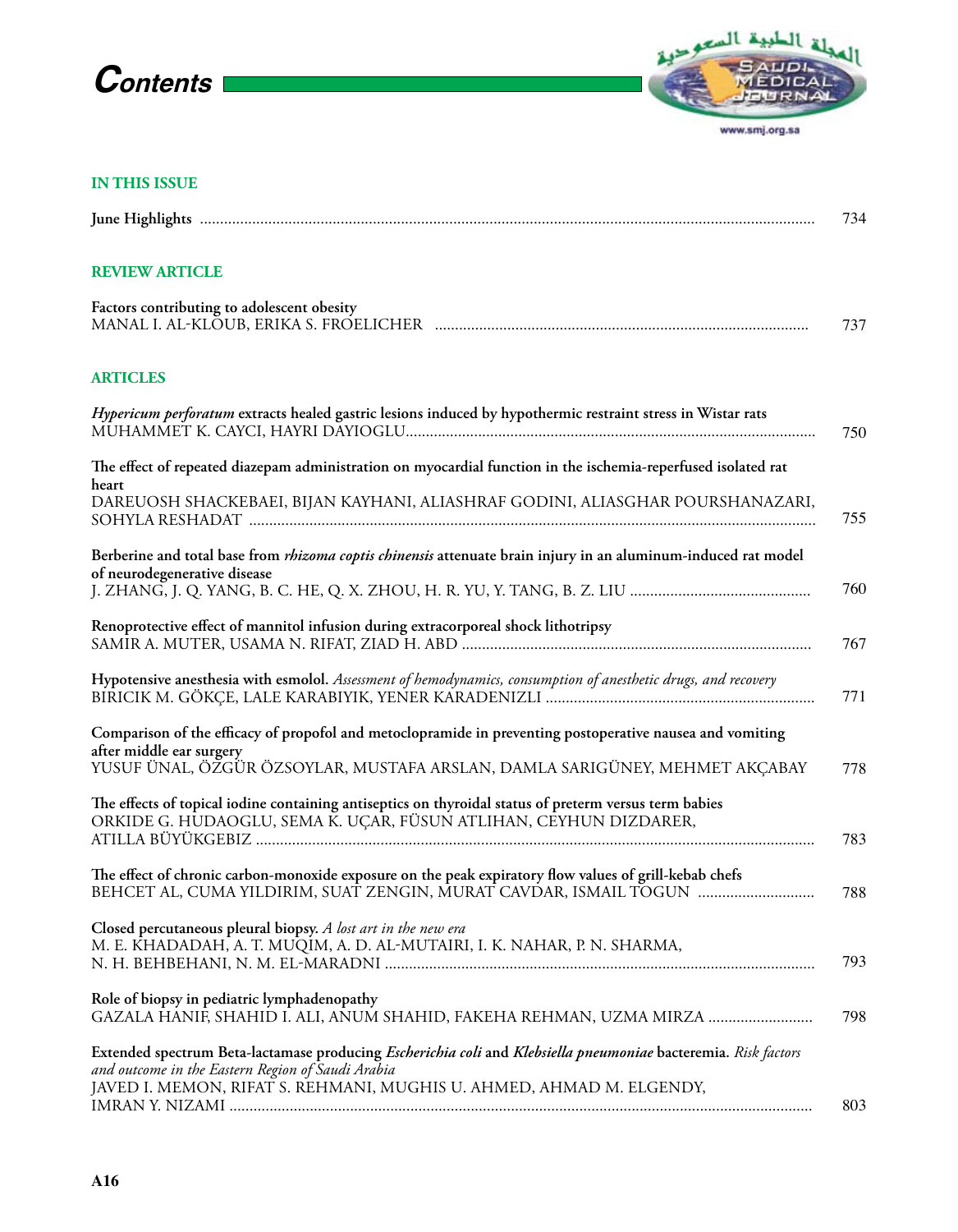| Arthroscopic joint lavage in osteoarthritis of the knee. Is it effective?                                                                                                         | 809 |
|-----------------------------------------------------------------------------------------------------------------------------------------------------------------------------------|-----|
| Comparison of laparoscopy-assisted hysterectomies with conventional hysterectomies<br>ABDOLLAHI F. SEDDIGHEH, BAHLOULI ABOLFAZL, MOSTAFA G. PARVIN, RASOOLI SUSAN,                | 813 |
| Thrombolysis in myocardial infarction frame count in coronary arteries without visible atherosclerosis in coronary<br>angiography of patients with stable coronary artery disease |     |
| GULTEN A. TACOY, GULIZ E. YAZICI, SINAN A. KOCAMAN, MURAT H. OZDEMIR                                                                                                              | 817 |
| Left ventricular function before and after kidney transplantation                                                                                                                 | 821 |
| Pattern of congenital heart disease in Southern Yemeni children referred for echocardiography                                                                                     | 824 |
| Correlates of sexual violence among adolescent females in Riyadh, Saudi Arabia                                                                                                    | 829 |
| Knowledge, attitude, and practice of reproductive behavior in Iranian minor thalassemia couples<br>MEHRNOOSH KOSARYAN, KOOROSH VAHIDSHAHI, RITA SIAMI, MEISAM NAZARI,             | 835 |
| <b>CASE REPORTS</b>                                                                                                                                                               |     |
| Extraskeletal Ewing's sarcoma                                                                                                                                                     | 840 |
| An unusual association of recurrent pyogenic granuloma on nevus flammeus in a patient with Von Recklinghausen's<br>disease                                                        | 844 |
| Very late stent thrombosis in a bare-metal stent, 9 years after implantation                                                                                                      | 847 |
| <b>CLINICAL NOTE</b>                                                                                                                                                              |     |
| Torsion of a non-gravid uterus with leiomyoma mimicking broad ligament leiomyoma                                                                                                  | 851 |
| <b>BRIEF COMMUNICATION</b>                                                                                                                                                        |     |
| Trends of carbon monoxide fatalities in Jordan<br>ABDELKADER H. BATTAH, MUDHAFFAR I. AL-FARRAS, IMAD M. ABDALLAT, MU'MEN S. HADIDI                                                | 853 |
| The distribution of apoptosis and related proteins in ovarian endometriosis<br>SEDA H. VATANSEVER, SEVINC V. INAN, GULSEN S. GIRAY, SEVIL SAYHAN, KEMAL M. OZBILGIN,              | 855 |